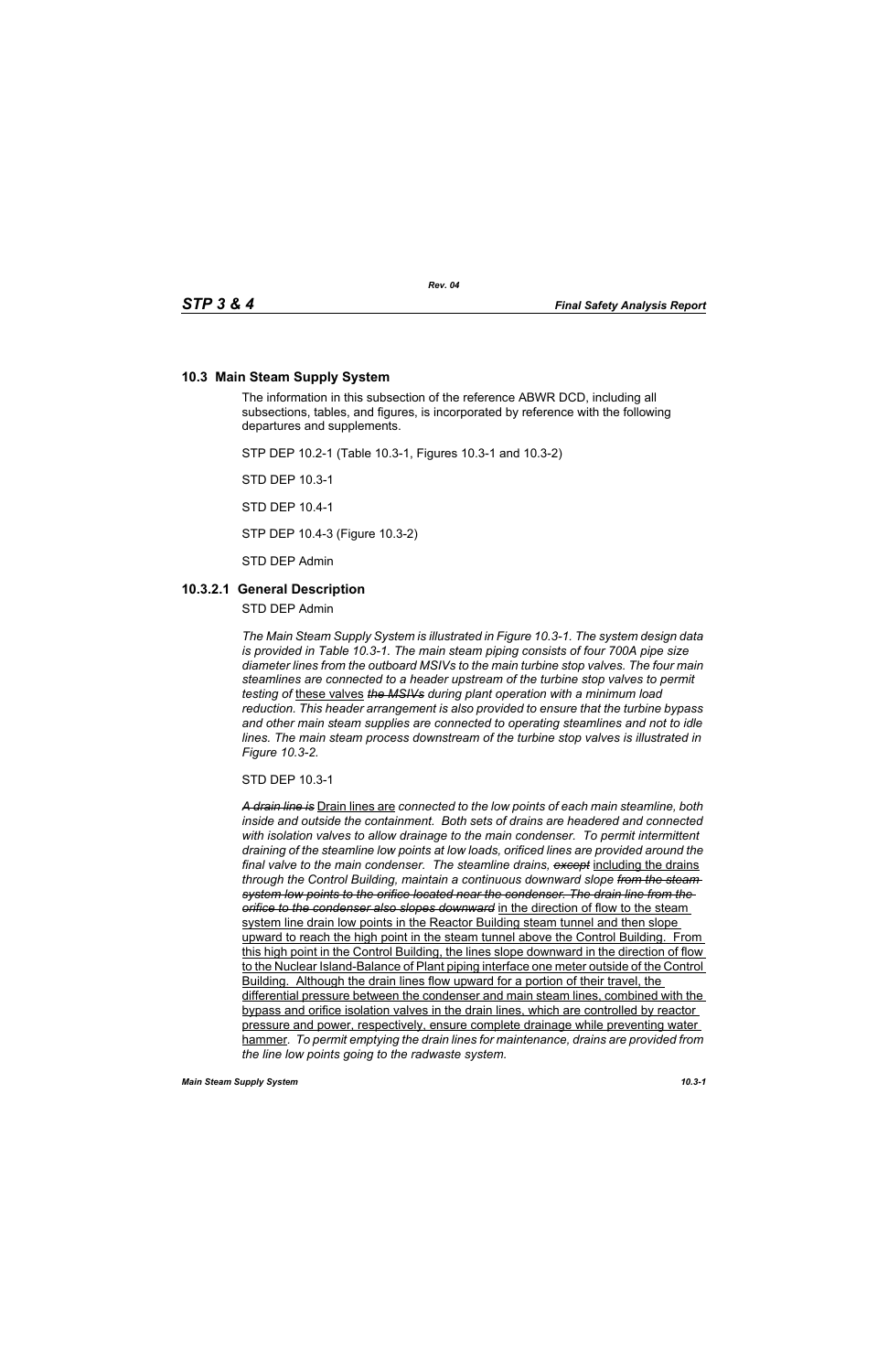*The drains from the steamlines inside containment are connected to the steamlines outside the containment to permit equalizing pressure across the MSIVs during startup and following a steamline isolation.*

*Rev. 04*

The Main Steam System contains the radioactive steam which passes the main steam isolation valves before they close to isolate the reactor under emergency conditions. This function of containing steam is done by the main steam piping, turbine bypass piping and steam drain piping discharging to the condenser.

The main steam piping and branch lines, 2-1/2 inches in diameter and larger, from (but not including) the outboard MSIVs to the turbine stop valves and to the turbine bypass valves are Quality Group B in accordance with the construction and quality requirements, ASME B&PV, Section III, Division 1, Subsection NC-Class 2, Nuclear Plant Components. The main steam lines from the seismic restraint on the outboard side of the outermost MSIVs, and all branch lines 2-l/2 inches in diameter and larger (including lines and valve supports), are designed by the use of an appropriate dynamic seismic system analysis, to withstand the safe shutdown earthquake (SSE) design loads for the ABWR standard plant in combination with other appropriate loads, within the limits specified for Class 2 pipe in Section III of the ASME B&PV Code. Lines smaller than 2-l/2 inches in diameter, the rupture of which could result in bypass of the main condenser, are designed to withstand the SSE design loads for the ABWR standard plant in combination with other appropriate loads. The mathematical model for the dynamic and seismic analyses of the main steam lines and branch line piping includes the turbine stop valves and piping to the turbine casing.

# **10.3.2.3 System Operation**

STD DEP 10.4-1

*Normal Operation — At low plant power levels, the Main Steam System may be used to supply steam to the turbine gland steam seal system. At high plant power levels, turbine gland sealing steam is normally supplied from the high pressure heater drain tank or related turbine extraction.* During startup, the turbine gland seal steam system is supplied from the auxiliary boiler. At a sufficient pressure during reactor startup and up to rated power operation, seal steam is supplied by the gland steam evaporator. The source of heating steam for the evaporator is main steam or turbine extraction steam.

# **10.3.7 COL License Information**

# **10.3.7.1 Procedures to Avoid Steam Hammer and Discharge Loads**

The following site-specific supplement addresses COL License Information Item 10.4.

Operating and maintenance procedures that include precautions to avoid steam hammer and relief valve discharge loads are prepared in accordance with the Plant Operating Procedure Development Plan described in Subsection 13.5.3.1.These precautions include a sufficiently long main steamline warm-up period, including a turbine soaking period, during which the low point drain valves are opened to ensure that no condensed steam remains in the main steamlines when the drain valves are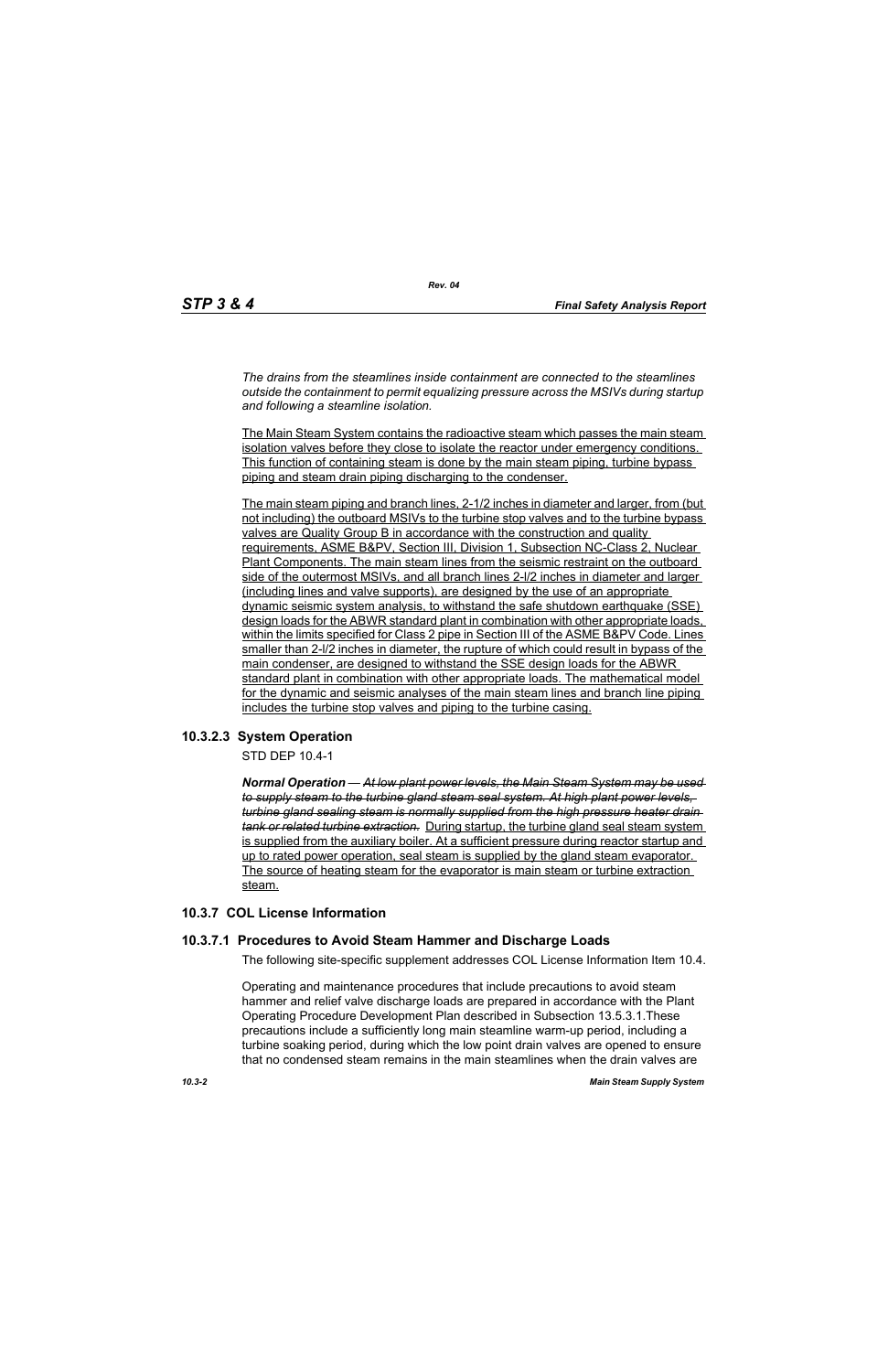closed. Additionally, maintenance procedures provide for the routine inspection of the low point drain collection pots to ensure that they are operating properly.

### **10.3.7.2 MSIV Leakage**

The following standard supplement addresses COL License Information Item 10.5.

The MSIVs are designed to limit the leakage to less than 66.1 liters/min for all four lines, at a pressure corresponding to the calculated peak containment pressure for design basis accidents given in Table 6.2-1.

#### **Table 10.3-1 Main Steam Supply System Design Data**

| Main Steam Piping                                                                  |  |
|------------------------------------------------------------------------------------|--|
| Design flow rate at 6.79 MPaA and 0.40% moisture, $\sim$ 7.71E+06 7.65E+06<br>kg/h |  |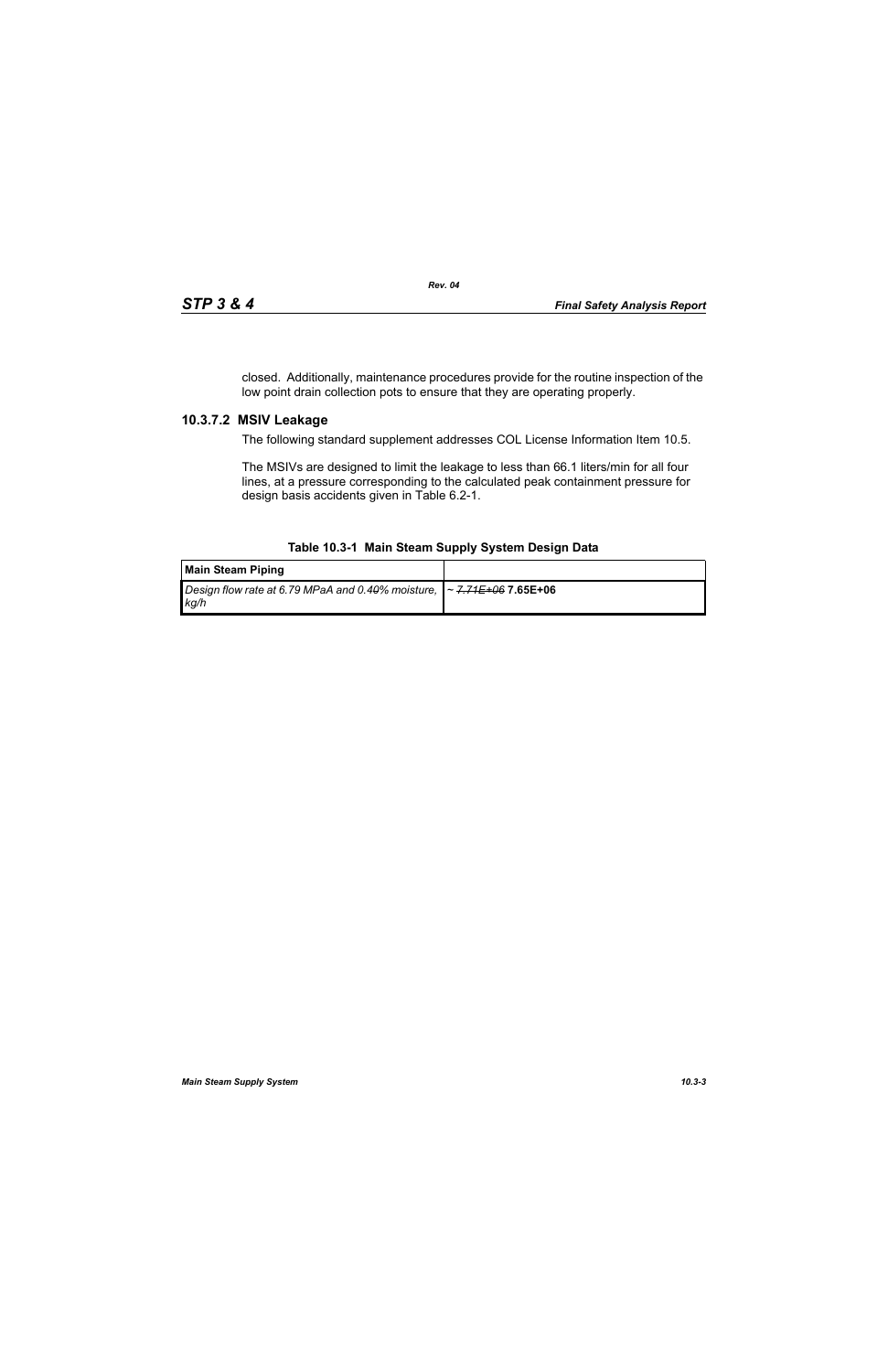



*STP 3 & 4*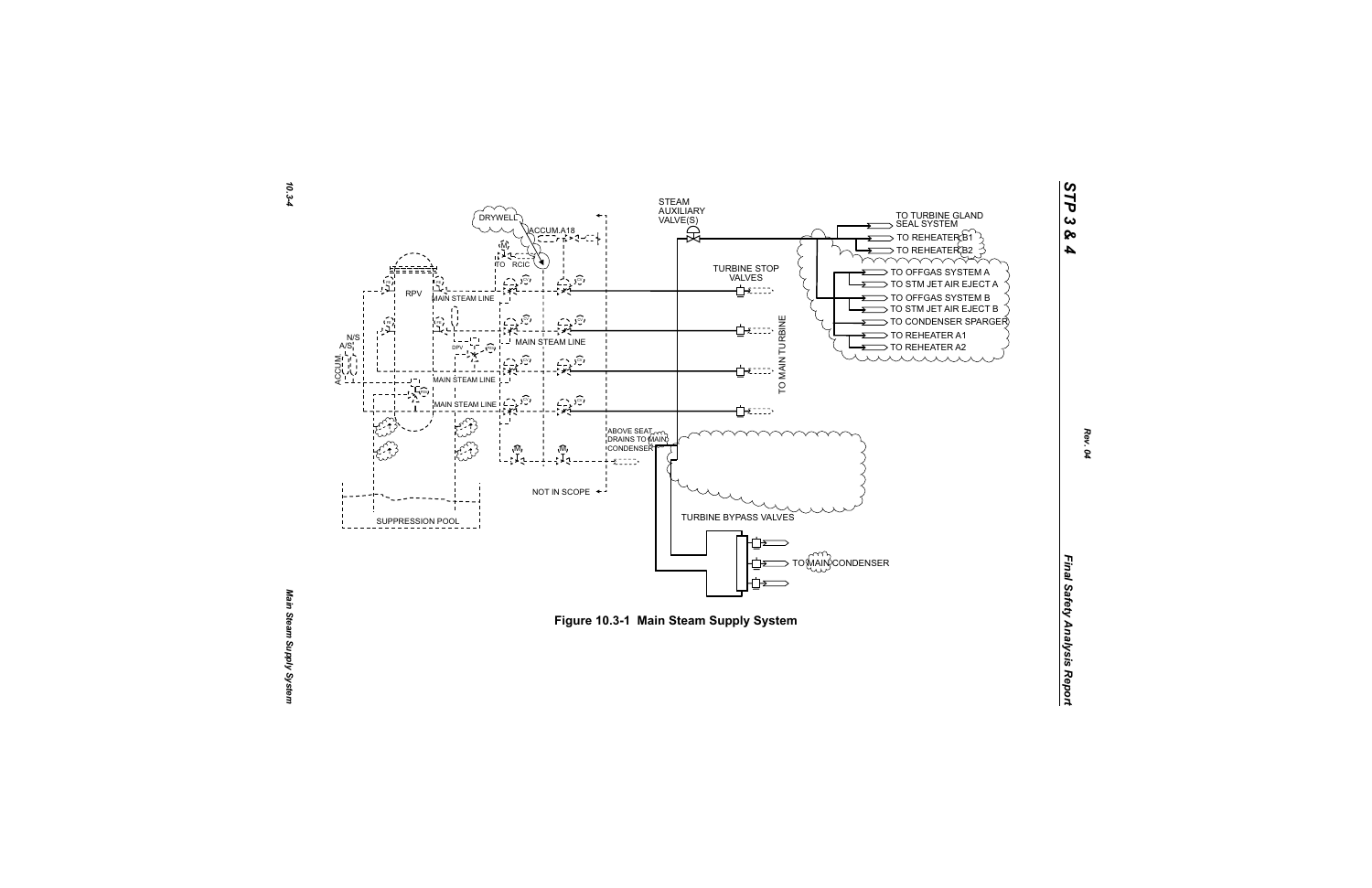

10.3-5

*STP 3 & 4*